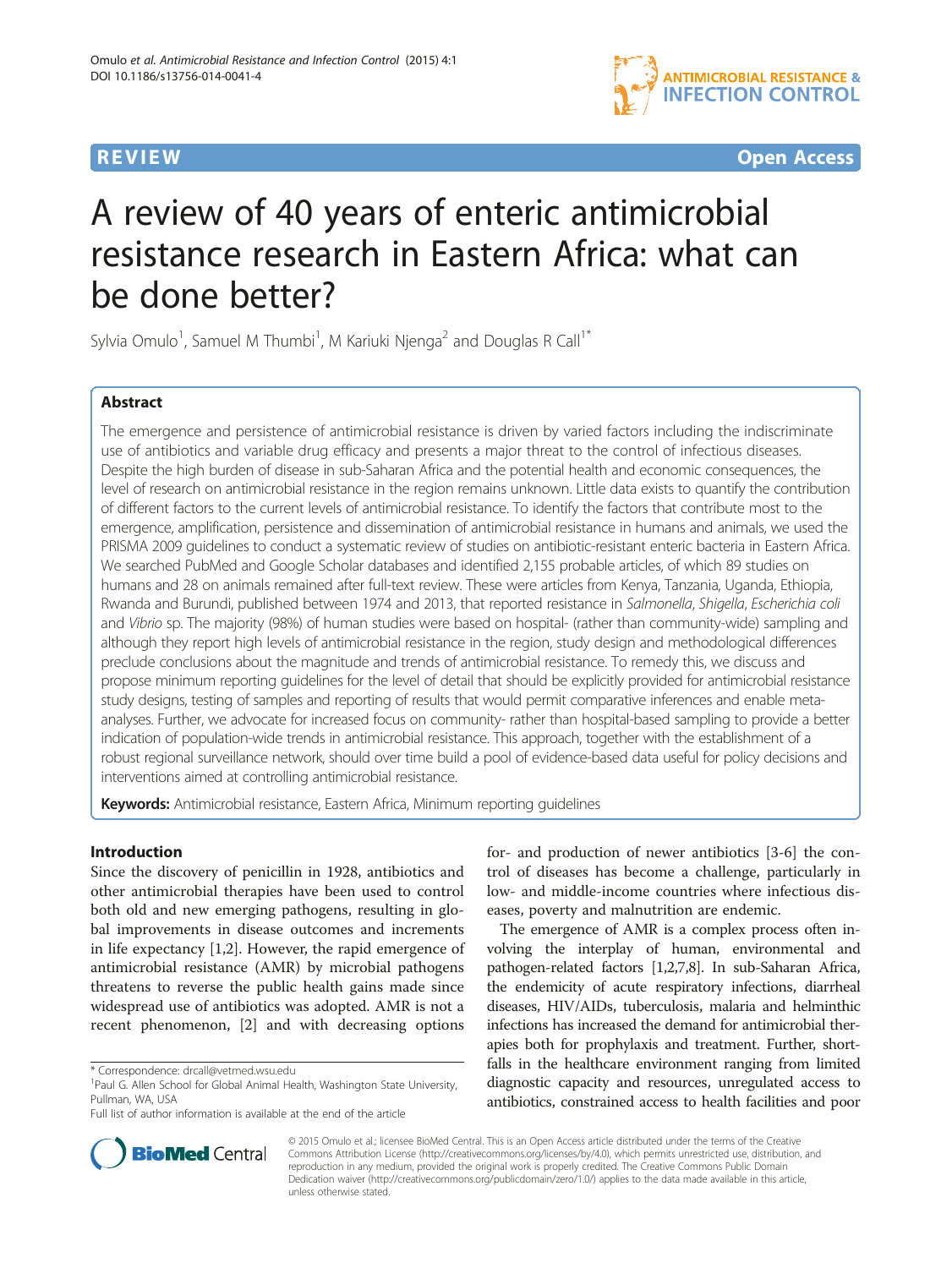<span id="page-1-0"></span>training with respect to antibiotic use [[7-](#page-9-0)[13\]](#page-10-0) have increasingly stoked the demand for antibiotics. Veterinary use of antibiotics is also thought to contribute to antibiotic resistance in humans although little is known about how significant this contribution is in sub-Sahara Africa. Our ability to assess these contributions is limited largely by the absence of surveillance on antibiotic use both for therapeutics and prophylaxis. Unfortunately, only limited resources have been devoted to researching of this problem [[10](#page-9-0)].

In 2011, the Global Antimicrobial Resistance Partnership (GARP) - Kenya Working Group stated: "without knowing the levels or trends of antibiotic resistance or how key actors are performing, it is impossible to make rational recommendations or monitor the effectiveness of interventions". We therefore conducted a review of published work from countries in eastern Africa (Kenya, Uganda, Tanzania, Rwanda, Burundi and Ethiopia) to assess what can be learnt from published data on AMR in the region. We focused on antibiotic-resistant enteric bacteria because these represent the most immediate urgent global concern [\[5,6](#page-9-0)] and diarrheal diseases are among the most common causes of morbidity and mortality in lowincome nations, disproportionately affecting children under the age of five [\[8](#page-9-0)[,13\]](#page-10-0). Our goal was to critically analyze the progress of human and animal research in the region and discuss principles that are potentially useful to guide efforts aimed not only at controlling AMR in bacteria, but also in viruses, protozoa and fungi.

#### **Methods**

Between October 2013 and March 2014, PubMed and Google Scholar databases were queried for articles containing the search terms presented in Table 1. A proportion of research articles from eastern Africa were published in journals that are not indexed in MEDLINE. Consequently, reference lists from identified articles were used to collate additional publications. Articles were selected for further evaluation based on the following inclusion criteria: (i) relevance to antimicrobial resistance in enteric bacteria, (ii) publication in English or French, and (iii) accessibility of the full-length article. For our purpose, selection was not limited by the year of publication; historical data was useful in informing us on the progress of AMR research in the study area.

We reviewed the abstracts of all articles that met the above inclusion criteria. Where insufficient detail was provided, the entire article was reviewed before its inclusion or exclusion was determined. Duplicate references or publications reporting the same data in different journals were excluded. Most articles (82%) on antibiotic-resistant E. coli from humans were identified by scanning reference lists of selected publications. Other relevant articles were obtained through personal references and publications posted in curriculum vitae of some of the authors.

| Refining terms<br>"east* Africa*"<br>"east* Africa*countr*"<br>"Kenya*"<br>"Uganda*" |
|--------------------------------------------------------------------------------------|
|                                                                                      |
|                                                                                      |
|                                                                                      |
|                                                                                      |
|                                                                                      |
| "Tanzania*"                                                                          |
| "Ethiopia*"                                                                          |
| "Rwanda*"                                                                            |
| "Burundi"                                                                            |
| "enterobacteria*"                                                                    |
| "enter* pathogen*"                                                                   |
| "diarrh* pathogen*"                                                                  |
| "Salmonella* resistan*"                                                              |
| "Shigella* resistan*"                                                                |
| "Vibrio resistan*"                                                                   |
| "Escherichia* resistance*'                                                           |
|                                                                                      |

Initial search terms included words used to filter out publications that did not address antimicrobial resistance. Refining terms were then applied to select only articles from the study region and on the pathogens of interest. Truncation marks (\*) indicate that different extensions of the main stem of words were used.

Additional general information was garnered from reports by the Alliance for the Prudent Use of Antibiotics [[9,](#page-9-0)[13\]](#page-10-0), the Ecumenical Pharmaceutical Network [\[11](#page-9-0)], the World Health Organization [\[3](#page-9-0)-[6\]](#page-9-0) and the Global Antibiotic Resistance Partnership [[10](#page-9-0)]. Remnant literature resulting from the search described above provided useful information on AMR in the greater African region.

#### Data extraction for analysis

The fields considered for this review included author, year of publication, study duration, country, study setting (rural, urban), study design (hospital-, laboratory- or community-based), age demographics (children, adults) or studied animal, sample type collected, laboratory tests performed, laboratory standards used for interpretation of results, bacterium (genus) isolated, number of isolates obtained, number of resistant isolates and antibiotics tested. For analysis: (i) study "settings" were classified as 'mixed' for samples drawn from both rural and urban populations; peri-urban and urban studies were pooled; (ii) study "designs" were considered 'hospital-based' if exclusively conducted in a hospital laboratory as part of patient management or if they contained AMR data extracted from hospital/patient records; 'laboratory-based' if they retrospectively analysed stored samples or clinical samples that were not used for patient management; or 'community-based' if based on population-scale sampling irrespective of disease status; (iii) bacteria were collectively identified by their genus (except *E. coli*); and (iv)

Table 1 Key search terms used in PubMed and Google scholar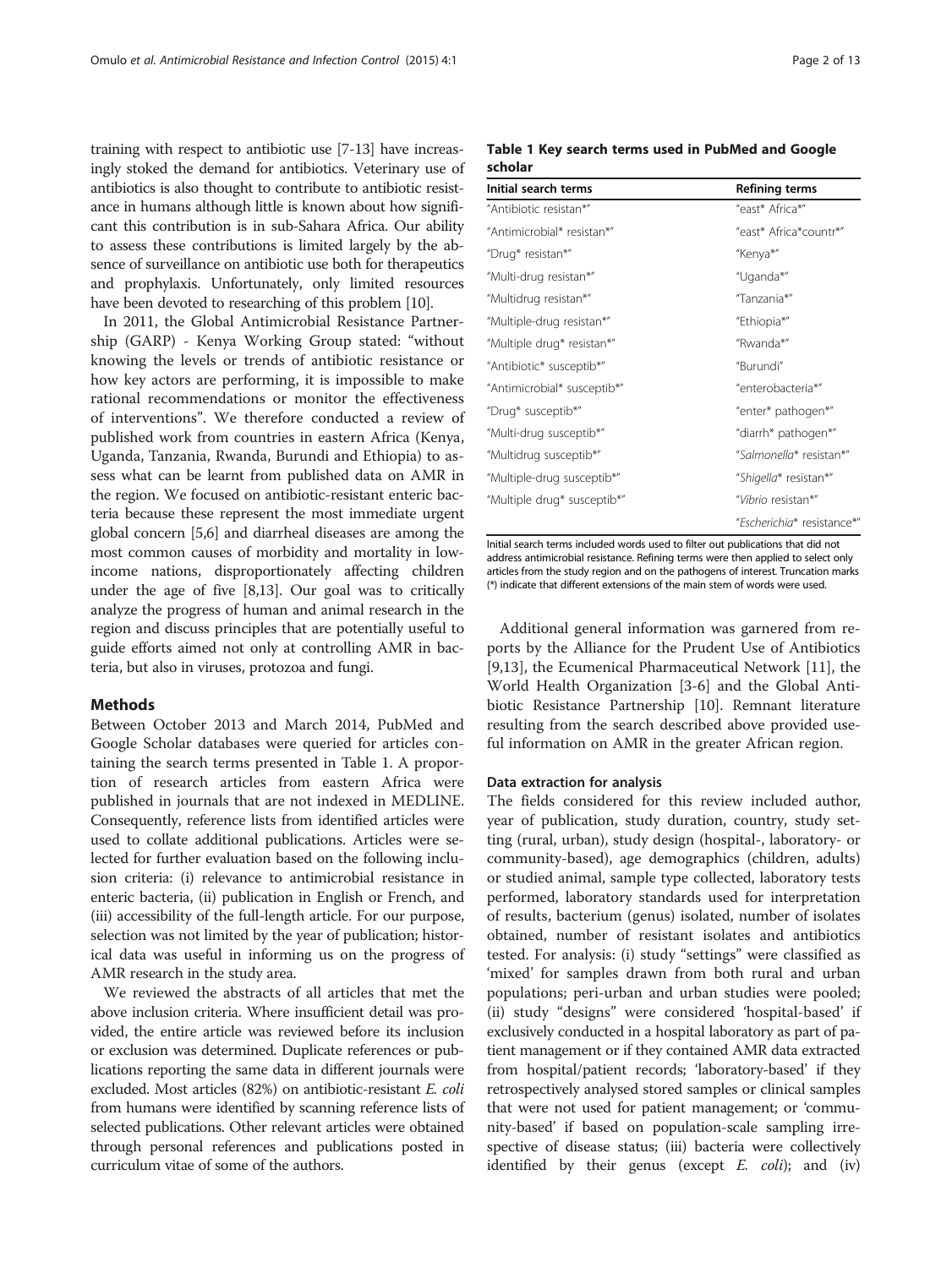antibiotics with different trade names were identified using one name (thus cotrimoxazole included sulfamethoxazole/trimethoprim while augmentin included amoxicillin-clavulanic acid) or when authors used general classifications (as in the case of sulphonamides, which therefore included sulfisoxazole, sulphadiazine, sulfamethoxazole).

Given variation in study execution and reporting techniques, publications were carefully scrutinized when extracting data. Occasionally, this involved making the best possible judgments from the available data. When crucial information was required but lacking, authors were contacted (at least three times) via email to provide clarification. Eventually, such publications were either included or excluded depending on whether or not the required information was provided. Data extracted from included articles was summarized in Excel and Sigma-Plot  $v11 \cdot 5$ .

# Results

# Study selection

Our search terms (Table [1\)](#page-1-0) identified 2,155 probable articles. Of these, only 105 English and 12 French articles published between 1974 and 2013 met the criteria for inclusion (Figure 1). 89 were studies on humans and 28 on animals. One study [\[14\]](#page-10-0) concurrently tested human and animal samples and was thus counted both as a human and animal study. Generally, the number of publications increased progressively from 1974 to 2013 (Figure [2\)](#page-3-0).

# Study characteristics

# Population

Of the 89 articles focused on research in humans, 66% were from Kenya and Ethiopia with those from Burundi, Rwanda, Tanzania and Uganda accounting for the remaining 34% (Table [2\)](#page-3-0). Most of these were hospitalbased (61%) or lab-based (37%) studies reporting crosssectional, retrospective or outbreak-related AMR data. Only two studies were considered community-based. Isolates were more commonly cultured from persons of all ages (66%) than solely from adults (14%) or children (20%) and represented a fair distribution of both rural (30%) and urban (49%) settings; mixed settings accounted for the remaining 21%. Similar to human studies, animal studies were mainly from Kenya and Ethiopia. No animal studies were identified from Uganda, Rwanda and Burundi and only one study was identified from Tanzania (Table [2](#page-3-0)). These studies were predominantly community-based (93%) with samples drawn from cattle, chickens, pigs, camels, sheep, goats, rats and fish mostly in urban (75%) than rural (24%) or mixed settings (1%). Studies that

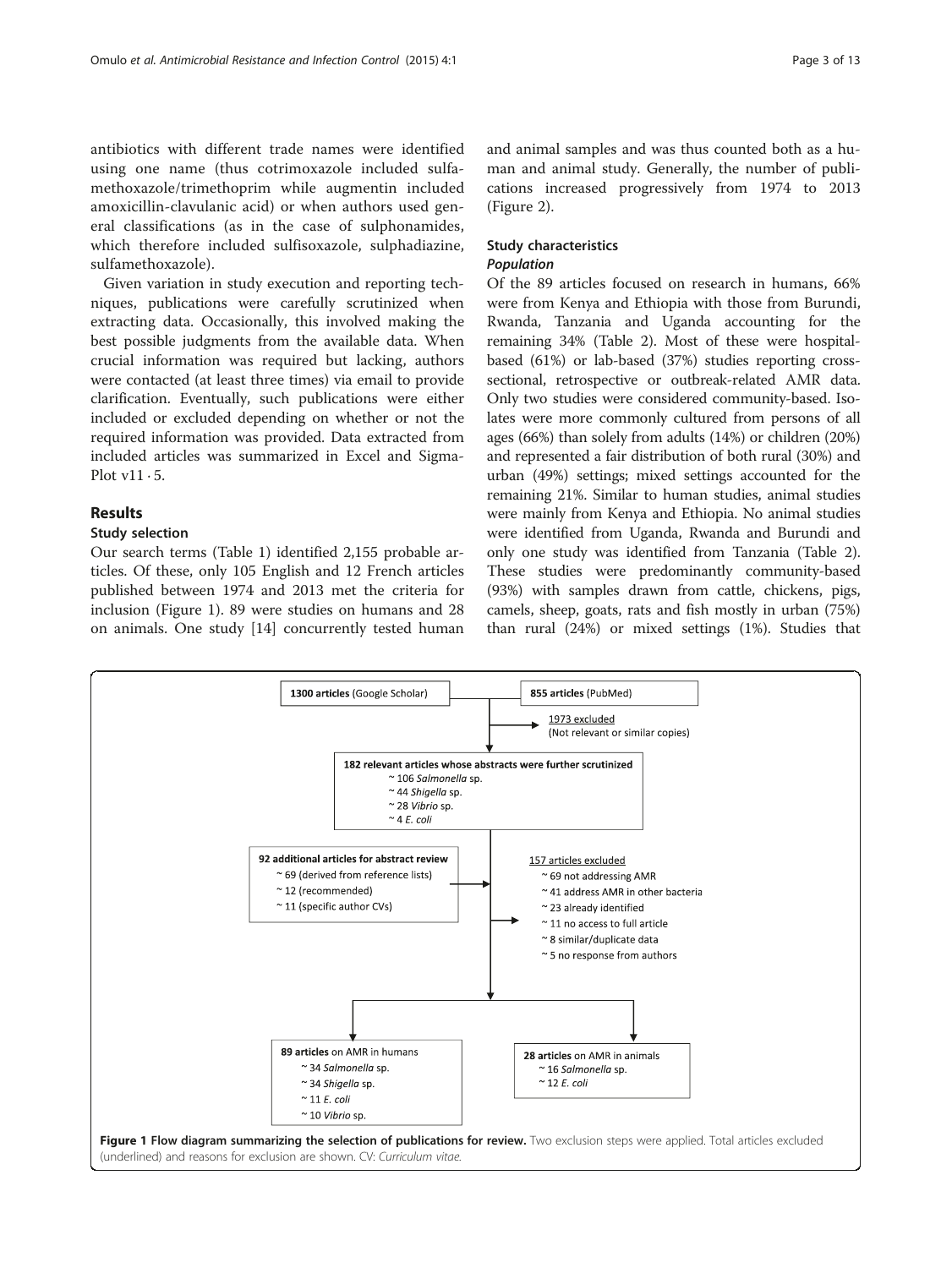<span id="page-3-0"></span>

# Table 2 Distribution of publications from the six countries studied shown by age of study subjects and by pathogen tested

|                          |          | Bur                      | Eth                     | Ken            | Rwa                      | Tan                      | Uga                      |                |                   |
|--------------------------|----------|--------------------------|-------------------------|----------------|--------------------------|--------------------------|--------------------------|----------------|-------------------|
| A. Human studies         |          |                          |                         |                |                          |                          |                          | <b>Total</b>   | Citation          |
| E. coli                  | Adults   |                          | ٠                       | $\mathbf{1}$   |                          |                          |                          | $\mathbf{1}$   | $[15]$            |
|                          | Children | $\overline{\phantom{a}}$ | ٠                       | 5              | $\overline{a}$           |                          |                          | 6              | $[14, 16 - 20]$   |
|                          | All ages | $\overline{\phantom{a}}$ |                         | $\overline{2}$ | $\overline{\phantom{a}}$ | $\overline{\phantom{a}}$ |                          | $\overline{4}$ | $[21 - 24]$       |
|                          | (n)      | $\bf{0}$                 | $\overline{\mathbf{2}}$ | 8              | 0                        | 0                        | $\overline{2}$           | 11             |                   |
| Salmonella sp.           | Adults   | $\overline{\phantom{m}}$ | 4                       | 5              | $\overline{\phantom{a}}$ | $\overline{\phantom{a}}$ | ٠                        | 9              | $[25 - 33]$       |
|                          | Children | $\overline{a}$           | 2                       | 5              | $\overline{a}$           | $\mathbf{1}$             | 1                        | 9              | $[34 - 42]$       |
|                          | All ages | $\overline{\phantom{m}}$ | 4                       | 10             | 1                        |                          |                          | 16             | $[43 - 58]$       |
|                          | (n)      | $\bf{0}$                 | 10                      | 20             | 1                        | 1                        | $\overline{2}$           | 34             |                   |
| Shigella sp.             | Adults   | $\overline{\phantom{m}}$ | $\overline{2}$          | $\overline{a}$ | $\overline{a}$           |                          | $\overline{a}$           | $\overline{2}$ | [59, 60]          |
|                          | Children | $\overline{a}$           | 2                       | ÷              | $\overline{a}$           | $\mathbf{1}$             | ÷,                       | 3              | $[61 - 63]$       |
|                          | All ages | $\overline{4}$           | 9                       | 6              | 8                        | $\mathbf{1}$             |                          | 29             | $[64-91]$         |
|                          | (n)      | 4                        | 13                      | 6              | 8                        | $\overline{\mathbf{2}}$  | 1                        | 34             |                   |
| Vibrio sp.               | All ages | 1                        | $\mathbf{1}$            | $\overline{a}$ | $\overline{4}$           | 3                        | 1                        | 10             | $[92 - 101]$      |
|                          | N        | 5                        | 25                      | 34             | 13                       | 6                        | 6                        | 89             |                   |
| <b>B.</b> Animal studies |          |                          |                         |                |                          |                          |                          |                |                   |
| E. coli                  |          |                          | 1                       | 11             |                          |                          |                          | 12             | $[14, 102 - 112]$ |
| Salmonella sp.           |          | $\overline{\phantom{0}}$ | 14                      | $\mathbf{1}$   | $\overline{\phantom{a}}$ | $\mathbf{1}$             | $\overline{\phantom{a}}$ | 16             | $[113 - 128]$     |
|                          | N        | 0                        | 15                      | 12             | $\mathbf 0$              | 1                        | 0                        | 28             |                   |

(n) is the total number of studies on a particular pathogen from each country; N is the cumulative number of human and animal studies from each country. Last column shows citations.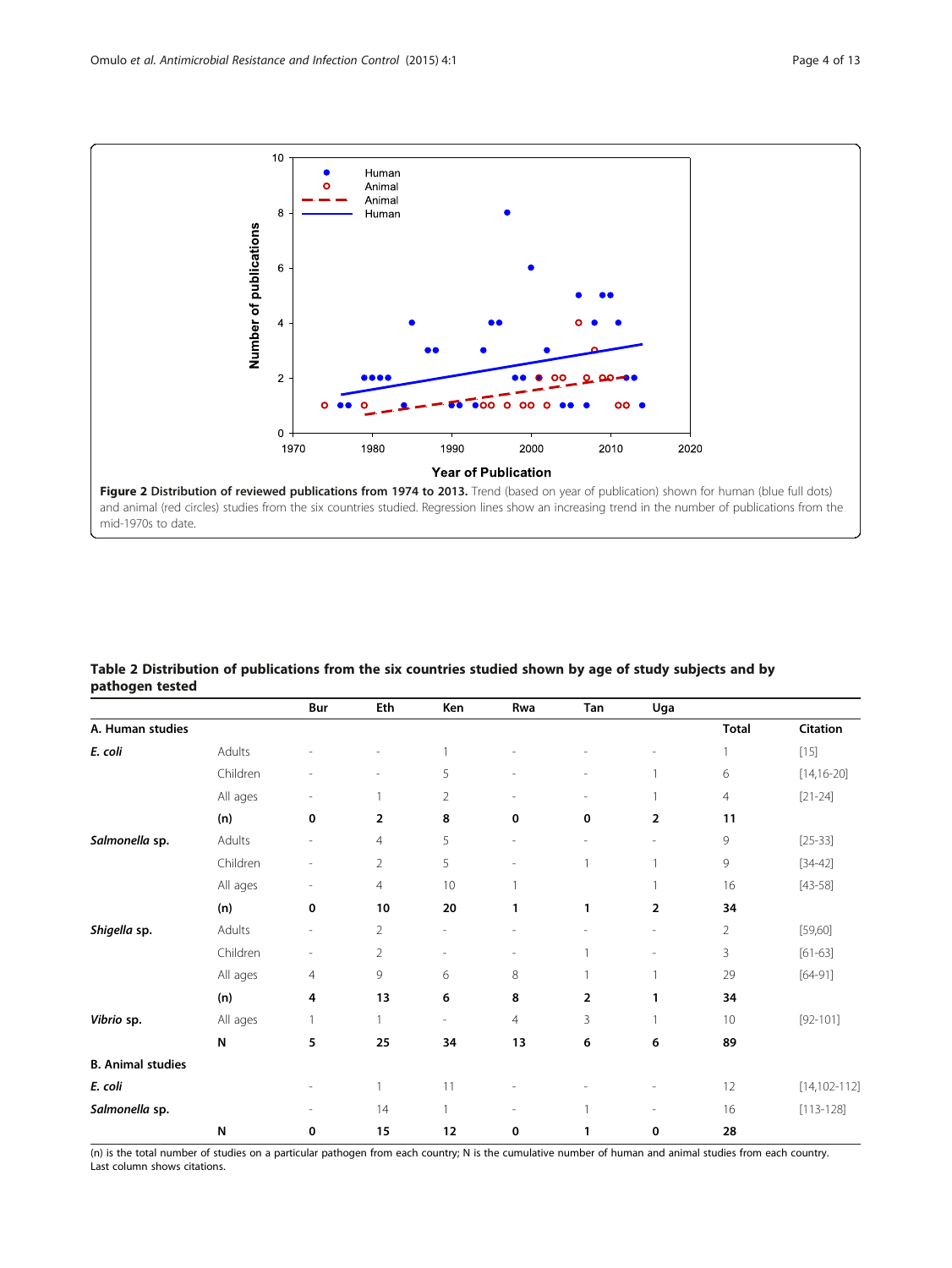reported resistant bacteria from animal products such as milk, meat and eggs were included in the analysis. Approximately half (53%) of animal studies focused on poultry or cattle.

#### Laboratory methods

For all studies, testing against resistance to antibiotics was done through agar dilution, broth microdilution, tube dilution, disk diffusion, E-test, Sensititre- (automated) or VITEK-2 (semi-automated) tests. Disk diffusion was by far the most commonly used method, particularly in human studies (90% vs. 66% in animal studies). Regardless of the method employed, only 40% of human studies compared with 78% of animal studies reported using some form of standard interpretation guidelines. These included guidelines by the Clinical and Laboratory Standards Institute, [formerly the National Committee for Clinical Laboratory Standards (NCCLS)], British Society for Antimicrobial Chemotherapy, Comité de I'Antibiogramme de la Société Française de Microbiologie, Deutsches Institut für Normung (DIN) 58940, the Danish Integrated Antimicrobial resistance Monitoring and Research Program and the World Health Organization (WHO). Nevertheless, CLSI guidelines were the most commonly used (70% of human studies from Kenya and 67% of animal studies from Ethiopia). The use of reference strains for quality assurance was reported in 62% of human- and 56% of animal studies. E. coli ATCC 25922 was the most commonly identified standard isolate (human: 81% and animal: 87%).

# Pathogens and resistances tested

Considering only one pathogen per study, Salmonella (38%) and Shigella (38%) were most commonly studied pathogens in humans, followed by E. coli (13%) and Vibrio sp. (11%) consecutively (Table [2](#page-3-0)). These proportions remained unchanged when 14 studies that concurrently tested two pathogens, four that tested three pathogens and two that evaluated all four pathogens were accounted for. In all, susceptibility results for these pathogens were reported for over 30 different antibiotics. However, for specific bacteria, E. coli, Salmonella and Shigella sp. isolates were most commonly (≥50% of studies) tested for resistance to ampicillin (Amp), chloramphenicol (Chl), ciprofloxacin (Cip), cotrimoxazole (Cot), gentamycin (Gen) and tetracycline (Tet) while Vibrio sp. for resistance to Amp, Chl and Tet. Animal studies on the other hand isolated either Salmonella (59%) or E. coli (41%), testing these mainly for resistance to Amp, Chl, Cot, Gen, kanamycin (Kan), Tet, nalidixic acid (Nal), streptomycin (Str), sulphonamides (Sul) and trimethoprim (Tri) [see Additional file [1](#page-9-0)]. For our purposes, comparisons between reported resistance levels were not performed given the large variability in reported variables and reporting styles.

In general, AMR in the region was reported to be increasing, presumably driven by multiple factors (Table [3](#page-5-0)). Importantly, while most authors made claims about the mechanisms that were likely to contribute to the observed AMR patterns, no studies were identified that actually investigated or quantified the contributory roles of any of these factors within the region.

# **Discussion**

The goal of this review was to assess the current knowledge of AMR for enteric bacteria found in eastern Africa. Specifically, we set out to understand the contribution of different factors to the emergence, amplification, persistence and dissemination of antibiotic resistance for both human and animal populations. After collating the data and conducting exploratory analyses, we found it difficult to make meaningful comparisons from studies due to the differences in study designs and styles of reporting of results. Here we provide a general view of the progress made in AMR research while highlighting gaps that impede our understanding of the dynamics of AMR in eastern Africa. We also propose potential ways to address these gaps to improve the quality of AMR data and build a pool of evidence-based data for this region. These are likely to improve our understanding of the mechanisms that contribute most to AMR, the regional prevalence and the trends of AMR in the short- or long-term.

#### Trend of AMR research in eastern Africa

The gradual increase in publications from the mid-70s to date suggests that AMR research is gaining increasing attention within eastern Africa (Figure [2\)](#page-3-0). While most of the reported AMR research was conducted in Kenya and Ethiopia, we also observed an increase in AMR research in Uganda and Tanzania, although fewer publications were identified from these countries (Table [2](#page-3-0)). It is possible that researchers from these countries have focused their AMR research on non-enteric pathogens such as Mycobacterium tuberculosis, which were not considered in this review. We found very limited data from Rwanda and Burundi after 1995, perhaps owing to historical political events that could have disrupted health-related surveillance or research studies if these existed. We, however, attempted to gather such data by including reported studies carried out on these citizens in refugee camps of neighboring countries [[96\]](#page-11-0).

Notably, even in countries from which more publications were derived, research progress on AMR in enteric bacteria appears slow relative to the global awareness of AMR, supporting the seemingly low prioritization of this problem in sub-Saharan Africa [[10](#page-9-0)]. This is worrisome considering that a sizable portion of health budgets in these countries are allocated to the acquisition of antibiotics for the prevention or treatment of infectious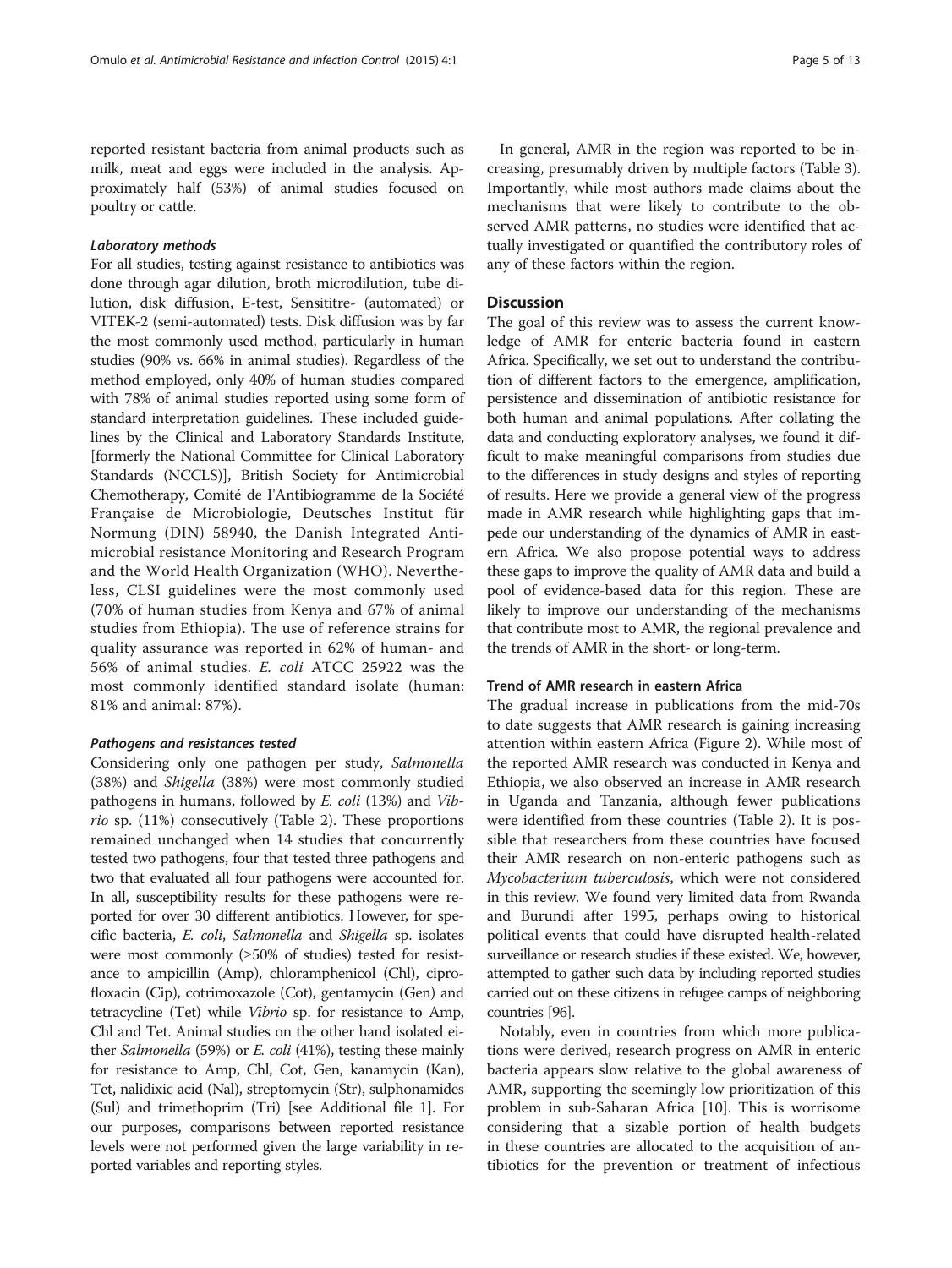#### <span id="page-5-0"></span>Table 3 Factors that explain the prevailing state of AMR in eastern Africa

| I. Factors that favor the emergence, dissemination |  |
|----------------------------------------------------|--|
| and/or persistence of AMR                          |  |

#### a) Factors common to human and animal studies

| • Ease of access (cheap, widely available) to antibiotics                                                                             | Kenya [19,32,36,51,123]; Uganda [22];<br>Ethiopia [30]; Tanzania [39,85]                      |  |  |  |  |
|---------------------------------------------------------------------------------------------------------------------------------------|-----------------------------------------------------------------------------------------------|--|--|--|--|
| • Antibiotic use practices, including self-medication, high frequency of<br>antibiotic use, sub-therapeutic use or indiscriminate use | Kenya [19,26,31,32,36,51,54,77,108,129];<br>Ethiopia [27,47,88,89,120,125]; Tanzania [85,113] |  |  |  |  |
| b) Human studies                                                                                                                      |                                                                                               |  |  |  |  |
| • Over-prescription at health facilities due to limited diagnostics resources                                                         | Ethiopia [89]; Kenya [38]                                                                     |  |  |  |  |
| • Severe infections requiring different antibiotics                                                                                   | Rwanda [79]                                                                                   |  |  |  |  |
| • Human importation of antibiotic resistant bacteria                                                                                  | Burundi [75]                                                                                  |  |  |  |  |
| • Nosocomial or community transmission of resistant bacteria                                                                          | Kenya [14,36,78]; Rwanda [44]                                                                 |  |  |  |  |
| c) Animal studies                                                                                                                     |                                                                                               |  |  |  |  |
| · Resistant bacteria imported via contaminated food                                                                                   | Kenya [26]; Ethiopia [122,125,126]                                                            |  |  |  |  |
| • Antibiotic use in humans                                                                                                            | Kenya [105-107]; Ethiopia [122,125]                                                           |  |  |  |  |
| • Animal-animal contact                                                                                                               | Ethiopia [119]                                                                                |  |  |  |  |
| • Animal-human close co-existence increasing contact                                                                                  | Kenya [103]                                                                                   |  |  |  |  |
| • High antibiotic use in animals in small production systems,<br>poor farm management practices disseminating resistant bacteria      | Kenya [107]; Ethiopia [126]                                                                   |  |  |  |  |
| • Housing contamination                                                                                                               | Ethiopia [124]                                                                                |  |  |  |  |
| • Contamination during handling animal products.                                                                                      | Kenya [107]; Ethiopia [115,117,125]                                                           |  |  |  |  |
| II. Factors that contribute to the reduction of AMR                                                                                   |                                                                                               |  |  |  |  |
| • High cost of antibiotic                                                                                                             | Kenya [36]; Ethiopia [117,118] <sup>†</sup>                                                   |  |  |  |  |
| • Limiting antibiotic availability                                                                                                    | Uganda [22]; Rwanda [79]; Ethiopia [118,119] <sup>†</sup>                                     |  |  |  |  |
| • Periodic withdrawal of antibiotics from public use                                                                                  | Kenya [37]; Rwanda [79]                                                                       |  |  |  |  |
| • Parenteral administration of antibiotics                                                                                            | Ethiopia [47]                                                                                 |  |  |  |  |
| · Infrequent or prudent use of antibiotics                                                                                            | Kenya [104,107,123] <sup>†</sup> ; Ethiopia [115,117,120,125,127]                             |  |  |  |  |
|                                                                                                                                       |                                                                                               |  |  |  |  |

List of risk factors that are thought to contribute to the state of antimicrobial resistance in Eastern Africa as suggested both by studies on AMR in humans and animals. Country and relevant citation shown in the column on the right. <sup>†</sup>Animal studies.

diseases, including diarrhea [[9\]](#page-9-0). Further, the consistently fewer publications on animal studies over time indicate a biased focus on AMR research in humans. Justifiably, human diseases are a primary concern, particularly when those affected are the most economically productive sub-populations. Nevertheless, in the case of zoonotic food and water-borne diseases, control of human disease relies, in part, on the control of animal diseases. With projected increases in human and food animal populations in the coming decades, increased interactions between humans and animals are inevitable, particularly where land for expanding populations is scarce. Presumably, animals can also serve as reservoirs of antibiotic resistant enteric bacteria, underscoring the importance of integrating animal and human research to maximize benefits for both sectors (i.e., a One Health focus).

Based on our review, research in eastern Africa has been focused on AMR prevalence and patterns; a trend that has persisted since the 1970s. The frequency of studied bacteria (Salmonella, Shigella in humans and Salmonella and E. coli) corresponds with the frequency of their implication in diarrheal diseases in the region, their potential for zoonotic transmission to humans and their high rates of resistance to available treatment regimens (Amp, Chl, Cip, Cot, Gen, Kan and Tet). Probable drivers and potential mitigation actions were universally discussed by study authors. Nevertheless, no study directly tested these ideas or assessed the effectiveness of AMR interventions. Similarly, none of the studies tested associations between these putative risk factors and reported prevalence of AMR; consequently, although mechanistic explanations were suggested and may be intuitively reasonable, they remain speculative. While the potential role of risk factors such as antibiotic use is undisputed, a consistent focus on cross-sectional prevalence data does not build our understanding of the proportional contributions and distributions of each of these factors in different environments and subpopulations. Thus, while useful for qualitative purposes, unstructured and uncoordinated prevalence data is insufficient for estimating changes over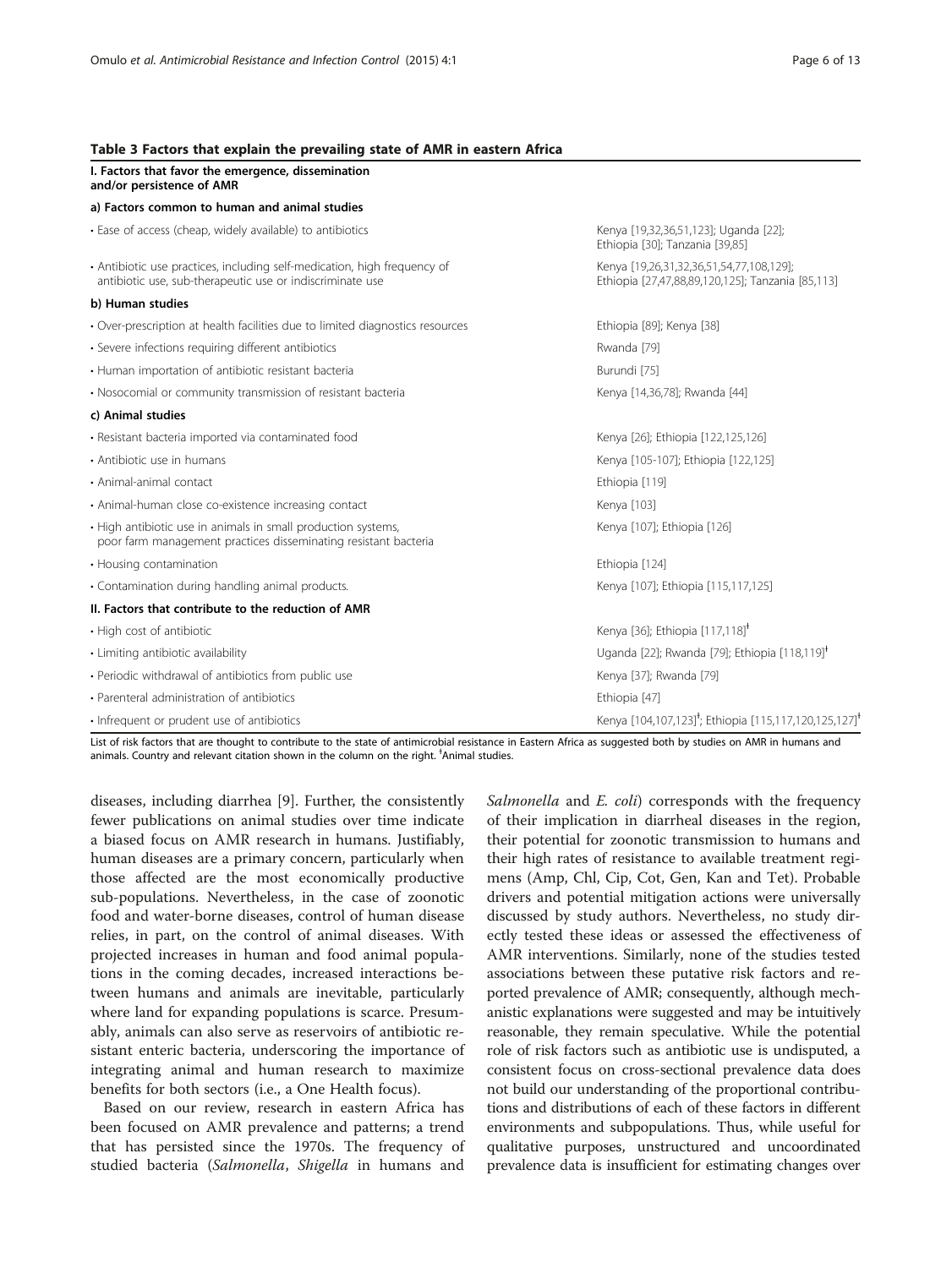time and for designing focused interventions. We submit that the following issues present the greatest challenges to drawing inferences from the existing research:

#### Study execution

Study and sampling design Of the three study designs (hospital-, laboratory- and community-based), AMR studies involving humans were predominantly hospitalor laboratory-based. Samples and isolates for these studies were obtained primarily from patients seeking treatment at health facilities and, in general, reported high prevalence of AMR. While hospital sampling is more convenient and less expensive than field-level random sampling, it likely represents populations that owing to failures in self-medication with variable-quality antibiotics - are pre-selected for resistant strains of bacteria thereby inflating reports of AMR prevalence. Similarly, where the hospital environment facilitates infection transmission, as in the case of non-typhoidal Salmonella (NTS), [[26](#page-10-0),[130](#page-12-0)] hospital and community prevalence may differ, particularly in communities that rely on nonantibiotic forms of therapy [[23\]](#page-10-0). Studies that have reported the occurrence of AMR in populations not previously exposed to antibiotics [\[131-136\]](#page-12-0) or reported unchanged AMR prevalence despite frequent- [\[137-139](#page-12-0)] or infrequent-[\[140\]](#page-12-0) antibiotic exposure, indicate that the prevalence of- and drivers for AMR may vary. Consequently, while hospital samples provide an important means of characterizing AMR, their generalizability to the general population is limited. Randomized and independent sampling, akin to methods employed in community-based studies, need to be considered as the basis for future sampling efforts. Animal studies, though community-based, generated limited data after grouping by relevant variables, thereby limiting our ability to delineate patterns or draw comparisons between countries over time.

Laboratory protocols Different laboratory assays were used for antibiotic resistance testing, with automated systems coming into use after the year 2000. Occasionally, modifications to these assays were used such as single- or double-disc diffusion, controlled agar diffusion and gradient agar diffusion (E-test), and instances occurred where two tests were employed. This was either done in combination (to simultaneously determine antibiotic sensitivity and minimum inhibitory concentrations (MICs), or when testing was done in different laboratories) or separately (each test for a specific set of antibiotics as was the case where certain antibiotics were not included in automated systems). Where combined testing was reported, however, it was unclear how disparities between tests were resolved in the event that this occurred, or which of the test results were reported (if done in different labs). Importantly, most studies reported the use of a reference strain or a standard, particularly E. coli American Type Culture Collection (ATCC) 25922, with some studies reporting use of up to six different reference strains. Interpretation standards were equally varied although most studies that reported use of a guideline after 1997 reported using the CLSI guidelines recommended by the WHO. There were, however, reported modifications of the common laboratory assays and it was unclear how these were standardized to ensure agreement between tests.

#### Non-standardized reporting

We noted large variability in the scope of reported data and in some cases limited detail on the description of study methods and results. This could have been due to page limitations imposed by specific journals and/or the absence of a structured reporting system for AMR research. Most of the gaps in our data arose from inadequate description of (i) study period (date and duration), (ii) population demographics, and (iii) laboratory procedures (isolation techniques, controls and standards). These elements, discussed below, may be critical in detecting subtle yet significant differences between populations, procedures and time points, differences that may otherwise not be appreciated when AMR data is considered generally.

Study period Depending on the nature and duration of a study, events (both natural and man-made) can intervene during the course of a study period to skew prevalence data in either direction. For instance, outbreaks of enteric diseases, commonly observed during floods or drought can increase health facility attendance and/or antibiotic usage thereby amplifying AMR prevalence during such periods. As a hypothetical example, consider cross-sectional studies conducted over period A, B and C (Figure [3](#page-7-0)). All three occur in the same hospital but ultimately yield different data from each other. Providing 'time data' while identifying factors associated with AMR during study periods thus becomes crucial in explaining patterns or deviations that would otherwise be interpreted incorrectly.

Population demographics Factors such as age, gender, ethnicity, environment and health status can limit the generalizability of AMR data. Children, who often are at a higher risk of diarrhea and other infections, are likely greater consumers of certain types of antibiotics than others and could contribute more to the AMR prevalence for some antibiotics as compared to adults. In animal studies, calves have been shown to harbor more antibiotic resistant bacteria than adult cattle [\[139](#page-12-0)]. Gender roles, on the other hand, can have an indirect bearing on AMR by affecting health-seeking behavior. For instance, health-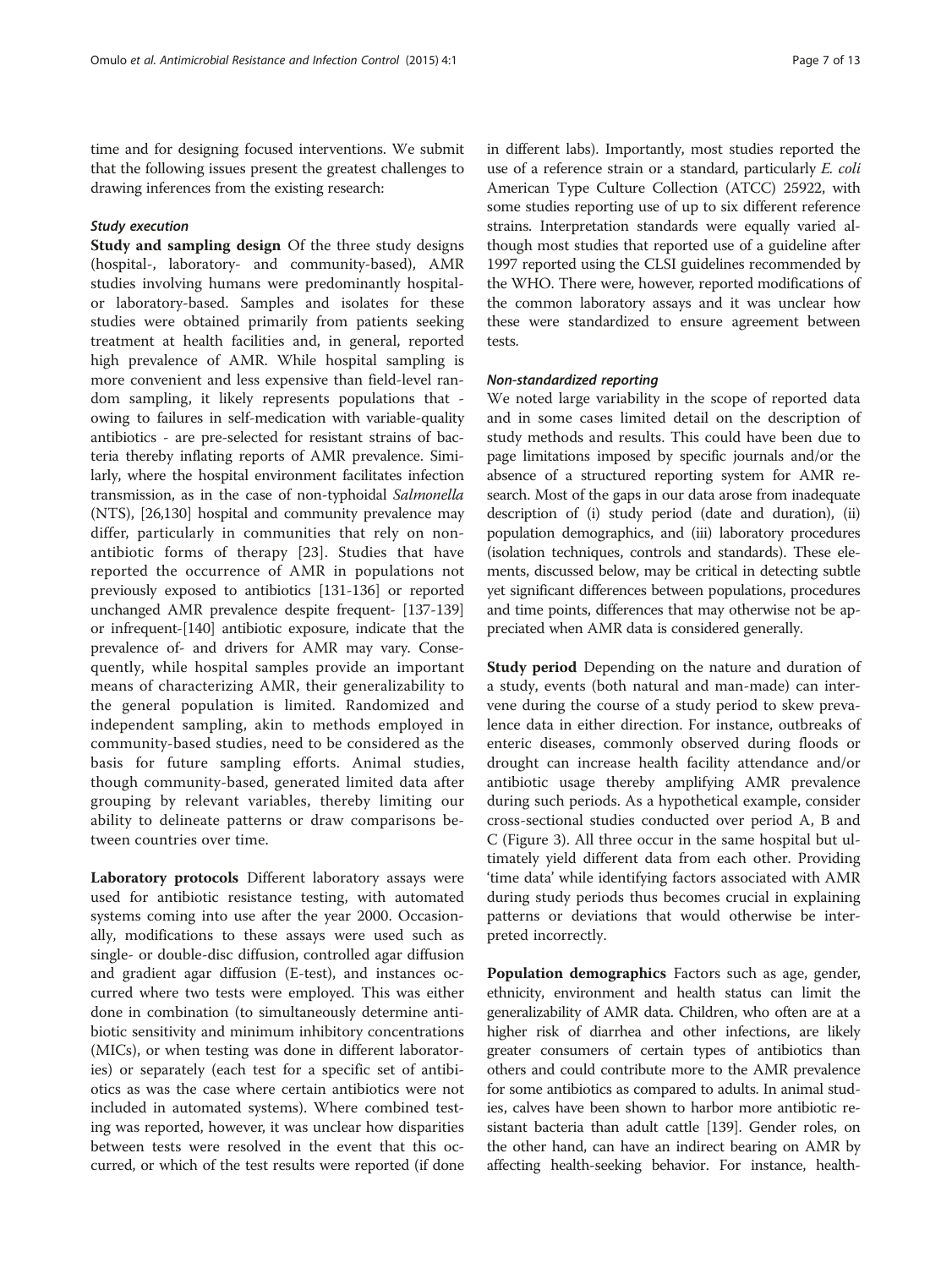<span id="page-7-0"></span>

services utilization by men can be lower than among women whose child-rearing roles present opportunities for seeking treatment particularly when a child is sick. Cultural traditions and practices can also explain differences in AMR levels and profiles. A study conducted among Maasai in Kenya reported lower AMR prevalence than that from other parts of the country possibly owing to their practice of traditional medicine [\[23\]](#page-10-0), although confounding factors may exist in such studies. For pastoralist communities (e.g. the Maasai in Tanzania) where antibiotic use in animals is common (Call et al. unpub. data), common AMR profiles in human and animal bacteria may be useful in identifying and studying AMR zoonotic transmission pathways.

AMR prevalence can also vary by study setting. For in-stance, Kariuki et al. [\[36,37](#page-10-0)] found a significantly higher prevalence of NTS in children from informal settlements (slums) than those from higher socio-economic classes. These children, who were underrepresented in hospital populations were also the majority bearers of invasive NTS, consistent with socioeconomic barriers that limit their presentation to health facilities in the event of failure of self-medication. Similarly, rural populations may have, among other differences, poorer sanitary conditions, greater human-animal interactions, limited access to treatment facilities and fewer varieties of effective antibiotics [[6,](#page-9-0)[141,142\]](#page-12-0), all which can impact their AMR prevalence and profiles when compared to urban populations.

Laboratory procedures Subtle variation in laboratory protocols can impact the interpretation of antibiotic sensitivity results [\[143](#page-12-0)]. There are multiple steps involved in

quantifying antibiotic susceptibility/resistance, and consequently multiple potential sources of variation among studies that can impact the validity of AMR data. Some of the parameters that have been tested in this regard include the size of the inoculum (i.e. number of cells), [[143-147\]](#page-12-0) growth media used, duration of incubation and incubation temperature [\[7,](#page-9-0)[145,146\]](#page-12-0), inoculum dispensing systems [[146,148\]](#page-12-0), delays in incubation following disc application, depth of medium, spacing of discs, potency of antibiotic discs, media composition and pH, and subjectivity of ocular readings [\[7](#page-9-0)[,143,145\]](#page-12-0). These factors underscore the importance of standardized testing and quality control that are needed to improve and maintain the validity of AMR data; the adoption of which is still low in the region, especially in human AMR research studies.

The individual and collective contribution of each of these factors cannot be appreciated fully in the absence of guidelines that ensure consistent reporting of such variables. We propose a means for incorporating this data when reporting AMR data (see [Appendix\)](#page-8-0). The opportunities to implement a structured AMR surveillance system are probably limited for many low-income countries owing to competing national priorities and scarcity of resources. Nevertheless, it is still feasible for scientists in these regions to adopt a structured reporting mechanism for AMR studies so that the data collected can be used to make meaningful comparisons between different studies, geographic locations and points in time. Given widespread adoption, such guidelines should make it possible to compile AMR trends, highlighting variation between regions and guiding the implementation of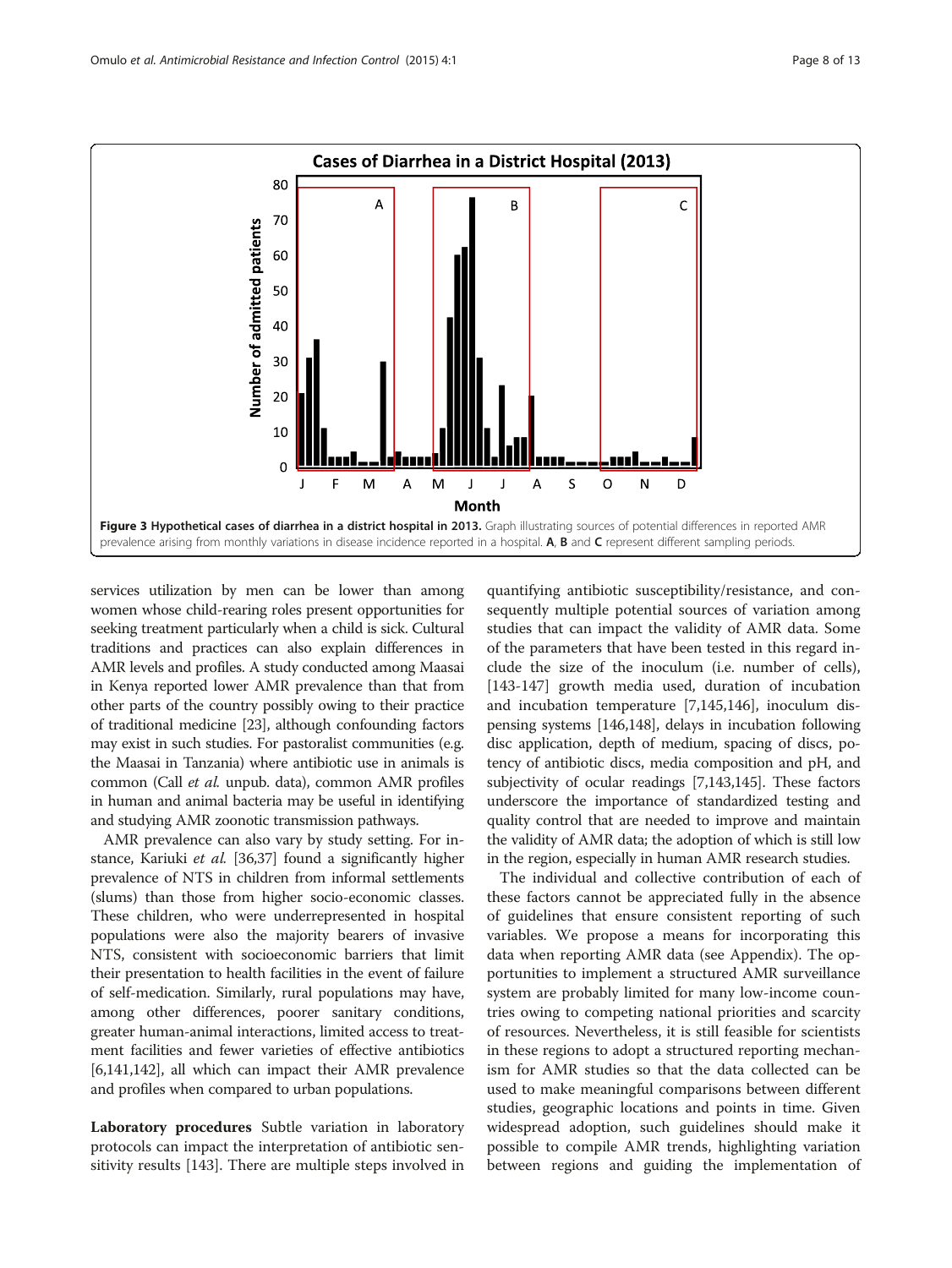<span id="page-8-0"></span>focused interventions based on data from what would otherwise be scattered amongst reports. The potential benefits of such a venture stand to be appreciated by research groups and public health policy-makers in the region and beyond.

# Conclusion

There is a growing body of literature describing AMR in sub-Saharan Africa and these studies are useful for identifying the kinds of resistance that are present in the region. Unfortunately, the focus on non-random samples and potentially pre-selected flora combined with a very diverse array of methodologies make it impossible to estimate trends in prevalence and incidence from this body of literature. Even less is known in animal populations. We contend that at minimum, a more structured reporting strategy is needed to aid future efforts in this regard. Ultimately, however, a significant investment is needed to develop a structured and rigorous region-wide antibiotic resistance surveillance network [[6](#page-9-0)]. In the interim, our understanding of the AMR challenge in sub-Saharan Africa can substantially be improved by moving beyond descriptive studies to hypothesis-based projects that evaluate intervention strategies. Emphasis on quantitative assessment of risk factors rather than simply making assumptions on how AMR is influenced in study populations would be extremely valuable because inquiries such as these will inform policy far better than accumulation of even more descriptive and incomparable AMR studies.

# Appendix: Proposed Minimum Reporting Guidelines for Research on Antimicrobial **Resistance**

See Additional file [2](#page-9-0) for detailed rationale and definitions for these guidelines. The following details should be provided when reporting results for antimicrobial resistance research:

# Study Structure

#### Design

Mention the type of study and provide a description of its design.

#### **Dates**

Indicate the months and years of the study and provide data on any potential confounding events (e.g., natural disasters) during the study period.

### Duration

State the period of time during which samples were specifically collected.

#### **Setting**

Describe the sampling area specifying whether rural or urban. Studies in mixed settings, e.g., referral hospitals, should provide an approximate (in %) distribution of the catchment population (urban vs rural).

#### Population

Give the characteristics of the chosen population including the distribution by age (% children vs. % adults) and sex, and indicate all categories considered (e.g., cases vs. controls, HIV+/−, in- vs out-patient) that could influence AMR testing data.

#### Sampling

- a. Provide the criteria used for enrollment in the study.
- b. Indicate the types of specimen collected and how these were collected.
- c. Give the overall and specific numbers of samples collected (by category sampled).
- d. Indicate how samples were processed before storage.

# Testing Procedures Samples

- a. Describe how specimens were handled, transported and stored after collection.
- b. State duration of sample storage before testing.
- c. Provide the number of samples tested and indicate reasons for exclusion, if any.

# Reagents

- a. Indicate brands of commercial media, controls or antibiotic testing kits used.
- b. Describe how commercial and/or in-house reagents were prepared prior to testing.
- c. Indicate the validation methods used stating cut-off values applied.

# Isolation

- a. Describe the method used to obtain isolates indicating:
	- i. Incubation period and temperature.
	- ii. Distinguish between technical and independent replicates
	- iii. Methods used to identify/speciate isolates.
- b. State the overall number of isolates obtained per independent biological sample and provide an explicit description of how these were treated in the analyses.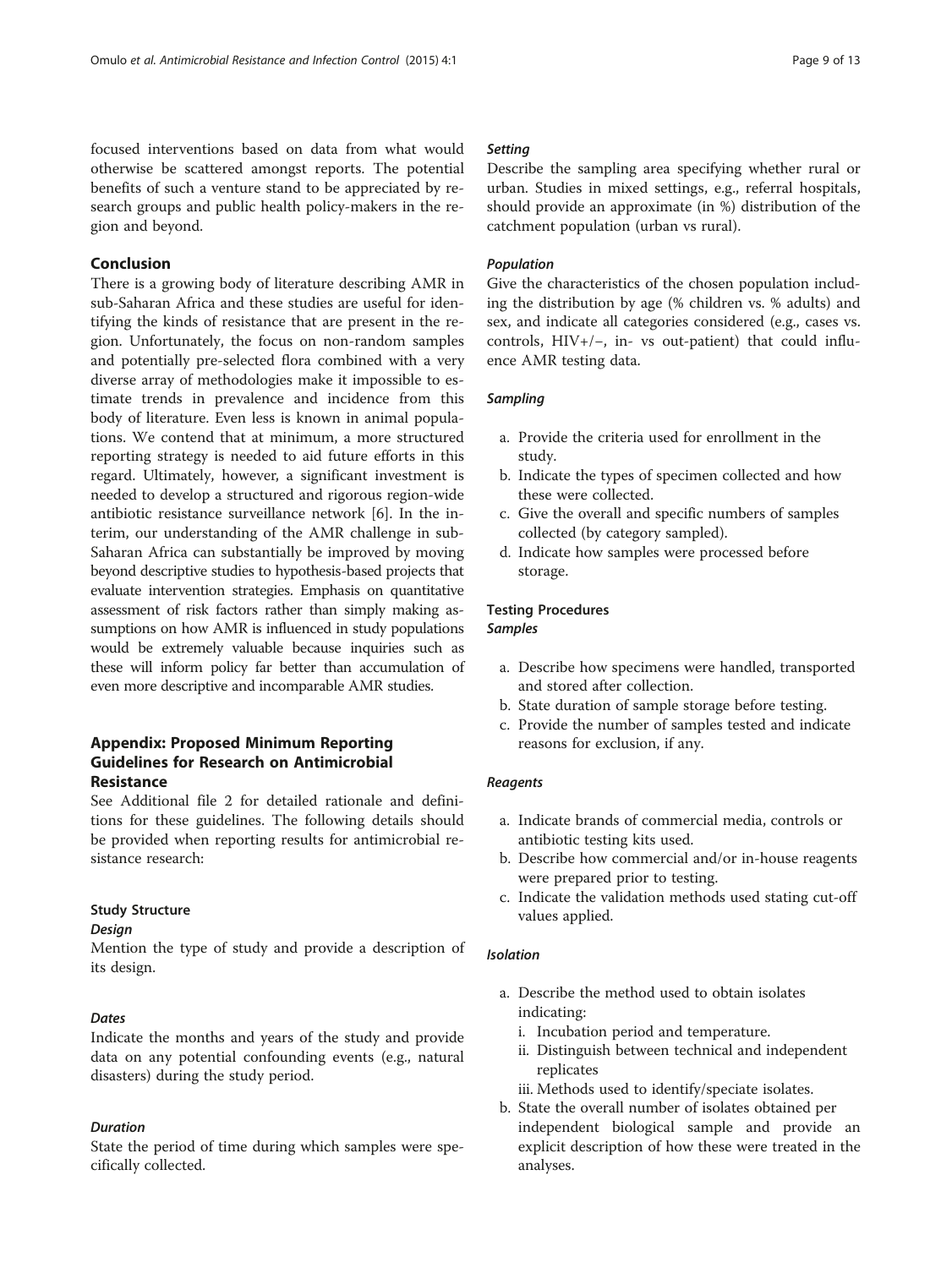- <span id="page-9-0"></span>c. Specify the distribution of isolated organisms:
	- i. By source (e.g. blood, stool, pus).
	- ii. By category including sex and age. Note that age is particularly important because the prevalence of AMR bacteria can vary by age (greater in younger hosts).

### Susceptibility/resistance testing

- a. Indicate the total number of isolates tested.
	- i. Indicate the antibiotics tested providing antibiotic name and acronym, concentrations used, and interpretation cut-off values that were used.
- b. Describe the method(s) used to test sensitivity/ resistance indicating:
	- i. Type of assay used (disc diffusion, MIC, breakpoint).
	- ii. Size of inoculum (McFarland's units).
	- iii. Number of independent and technical replicates included.
	- iv. Reference strain used as a positive control standard.
	- v. Incubation temperature and period.
	- vi. Describe how the results were quantified:
		- 1. Zone size (mm) with X independent discs
		- 2. MIC read by ocular estimate or using plate reader?
		- 3. Breakpoint [yes/no]; were small colonies scored as present?
	- vii.Describe how discordant results were resolved when more than one method was employed.
- c. Specify the testing standard used (e.g. CLSI, DIN, DANMAP)
- d. Indicate quality testing procedures were used (e.g. confirmatory testing by independent lab) and concordance level

### Results

- i. Calculate the frequency of resistance to an antibiotic as the total number of resistant isolates divided by the total number of isolates tested with a given antibiotic.
- ii. Tabulate resistances for ALL antibiotics tested indicating the absolute numbers or resistant isolates, and the percent (%) of resistant isolates. iii. Stratify results by:
	-
	- a. Pathogenic species, then by
	- b. Source of isolate, then by
	- c. Age groups and gender, then by
	- d. Other categories used
- iv. Compare categories using appropriate statistics (contingency tests, ANOVA, etc.) with an explicit description of how replicates were defined and

how technical vs. independent replicates were processed (this is important to avoid issues of pseudo-replication).

# Additional files

[Additional file 1:](http://www.aricjournal.com/content/supplementary/s13756-014-0041-4-s1.xlsx) Distribution of studies reporting antibiotic susceptibility for specific pathogens. [Additional file 2:](http://www.aricjournal.com/content/supplementary/s13756-014-0041-4-s2.docx) Rationale for the proposed guidelines and a description/definition of terms.

#### Competing interests

The authors declare that they have no competing interests.

#### Authors' contributions

SO and STM conceived the idea, SO and DRC designed the study, gathered data, analyzed it and drafted manuscript, STM and MKN reviewed the manuscript, SO and DRC revised the manuscript. All authors read and approved the final manuscript.

#### Acknowledgements

We would like to thank both the Paul G. Allen School of Global Animal Health and the Washington State Agricultural Research Center for funding this study. We also thank T.F. McElwain and G.H. Palmer for critically reviewing this manuscript.

#### Author details

<sup>1</sup>Paul G. Allen School for Global Animal Health, Washington State University, Pullman, WA, USA. <sup>2</sup>Kenya Medical Research Institute, Kisumu, Kenya.

#### Received: 3 November 2014 Accepted: 16 December 2014 Published online: 28 January 2015

#### References

- 1. Aminov RI. A brief history of the antibiotic era: lessons learned and challenges for the future. Front Microbiol. 2010;1:134.
- 2. Saga T, Yamaguchi K. History of Antimicrobial Agents and Resistant. Japan Med Assoc J. 2009;137:103–8.
- 3. World Health Organization. WHO report 2000: Antimicrobial Resistance: A Global Threat. Essent Drugs Monit. 2000;28&29:7–9.
- 4. World Health Organization. WHO report 2012: The Evolving Threat of Antimicrobial Resistance: Options for Action (Executive Summary). 2012:6–14.
- 5. World Health Organization. WHO report 2013: Antimicrobial Drug Resistance. Geneva; 2013(December):1–5. [http://apps.who.int/gb/ebwha/](http://apps.who.int/gb/ebwha/pdf_files/EB134/B134_37-en.pdf) [pdf\\_files/EB134/B134\\_37-en.pdf.](http://apps.who.int/gb/ebwha/pdf_files/EB134/B134_37-en.pdf)
- 6. World Health Organization. WHO report 2014: Antimicrobial Resistance: Global Report on Surveillance (Summary). 2014:3–6.
- 7. Shears P. Antibiotic resistance in the tropics: Epidemiology and surveillance of antimicrobial resistance in the tropics. Trans R Soc Trop Med Hyg. 2001;95:127–30.
- 8. Okeke I, Aboderin O, Byarugaba D, Ojo K, Opintan J. Growing problem of multidrug-resistant enteric pathogens in Africa. Emerg Infect Dis. 2007;13:1640–5.
- 9. O'Connell A, Foster S. The Supply, Distribution and Quality of Antibiotics in Uganda. 2010:1–27.
- 10. Global Antibiotic Resistance Partnership (GARP)-Kenya Working Group. Situation Analysis and Recommendations: Antibiotic Use and Resistance in Kenya. 2011(August):21–71.
- 11. Ecumenical Pharmaceutical Network (EPN). An Exploratory Pilot Study on Knowledge, Attitudes and Perceptions Concerning Antimicrobial Resistance and Antibiotic Use Practices among Hospital Staff in Kenya. Nairobi; 2010:1–24. [http://www.cddep.org/publications/exploratory\\_pilot\\_study\\_knowledge\\_](http://www.cddep.org/publications/exploratory_pilot_study_knowledge_attitudes_and_perceptions_concerning_antimicrobial) [attitudes\\_and\\_perceptions\\_concerning\\_antimicrobial](http://www.cddep.org/publications/exploratory_pilot_study_knowledge_attitudes_and_perceptions_concerning_antimicrobial)
- 12. Clinical Laboratory and Standards Institute (CLSI). Performance Standards for Antimicrobial Susceptibility Testing; Twentieth Informational Supplement. Volume 32; 2010.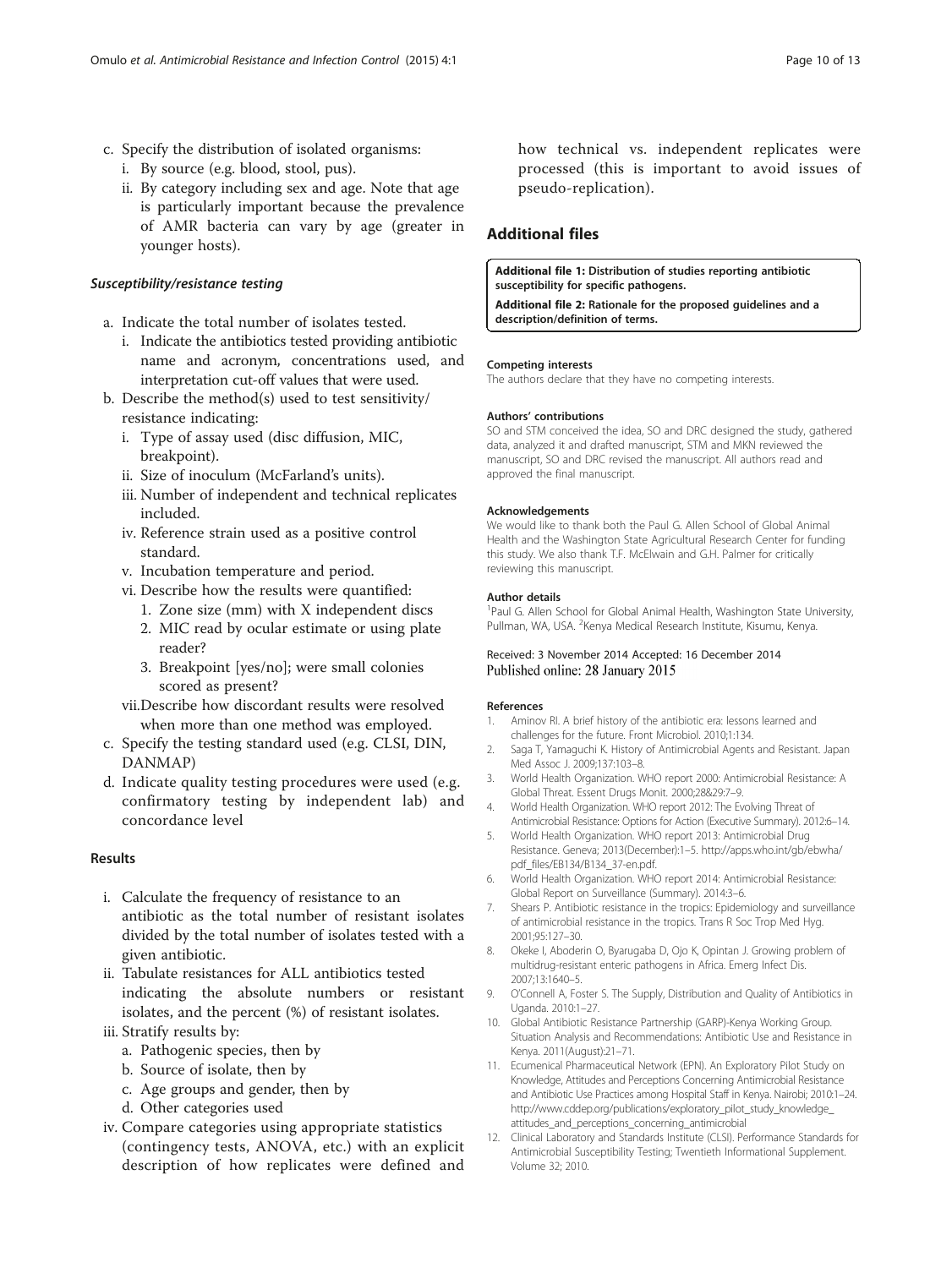- <span id="page-10-0"></span>13. Alliance for the Prudent Use of Antibiotics (APUA). Final Report: Situation Analysis and Needs Assessment of Antibiotic Resistance in Uganda and Zambia. 2011:1–22.
- 14. Kariuki S, Gilks C, Kimari J, Muyodi J, Waiyaki P, Hart C. Plasmid diversity of multi-drug-resistant Escherichia coli isolated from children with diarrhoea in a poultry-farming area in Kenya. Ann Trop Med Parasitol. 1997;91:87–94.
- 15. Oundo J, Iijima Y, Boga H, Muli F, Kariuki S. Molecular typing and antibiotic susceptibility patterns of enteropathogenic and shigatoxin producing Escherichia coli isolated from food handlers in three areas of Kenya. East Afr Med J. 2009;86:279–86.
- Mutanda L, Itotia J. Comparative Antibiotic resistance of Human and Environmental Faecal Escherichia coli. East African J Med Res. 1976;3:201–4.
- 17. Onyango AO, Kenya EU, Mbithi JJ, Ng'ayo MO. Pathogenic Escherichia coli and food handlers in luxury hotels in Nairobi, Kenya. Travel Med Infect Dis. 2009;7:359–66.
- 18. Musiime V, Kalyesubula I, Kaddu-Mulindwa D, Byarugaba J. Enteric bacterial pathogens in HIV-infected children with acute diarrhea in Mulago referral and teaching hospital, Kampala, Uganda. J Int Assoc Physicians AIDS Care. 2009;8:185–90.
- 19. Sang W, Oundo V, Schnabel D. Prevalence and antibiotic resistance of bacterial pathogens isolated from childhood diarrhoea in four provinces of Kenya. J Infect Dev Ctries. 2012;6:572–8.
- 20. Senerwa D, Mutanda L, Gathuma J, ØLsvik Ø. Antimicrobial resistance of enteropathogenic Escherichia coli strains from a nosocomial outbreak in Kenya. Apmis. 1991;99:728–34.
- 21. Desenclos J, Zergabachew A, Desmoulins B, Chouteau L, Desve G, Admassu M. Clinical microbiological and antibiotic susceptibility patterns of diarrhoea in Korem Ethiopia. J Trop Med Hyg. 1988;91:296–301.
- 22. Murdoch D, Spillman I, Kabare P. Antibiotic availability and multiresistant coliforms in a rural Ugandan hospital. J Trop Med Hyg. 1995;98:25–8.
- 23. Sang W, Kariuki S, Schnabel D, Boga H, Wamae C. Antibiotic susceptibility of Enteric pathogens from the Maasai community, Narok and Kajiado Districts, Kenya. African J Heal Sci. 2011;19:74–9.
- 24. Mutanda L, Masudi A, Kangethe S, Patel A. Emergence of gentamicin―resistant E. coli 0111: K58 in a nursery ward at Kenyatta National Hospital. East Afr Med J. 1987;64:241–7.
- 25. Gebre-Yohannes A. Salmonella from Ethiopia: prevalent species and their susceptibility to drugs. Ethiop Med J. 1985;23:97–102.
- 26. Kariuki S, Olsvik O, Mitema E, Gathuma J, Mirza N. Acquired tetracycline resistance genes in nosocomial Salmonella typhimurium infection in a Kenyan hospital. East Afr Med J. 1993;70:255–8.
- 27. Mache A, Mengistu Y, Cowley S. Salmonella serogroups identified from adult diarrhoeal out-patients in Addis Ababa, Ethiopia: antibiotic resistance and plasmid profile analysis. East Afr Med J. 1997;74:183–6.
- 28. Kariuki S, Gilks C, Kimari J, Hart C. Analysis of Salmonella enterica serotype Typhimurium by phage typing, antimicrobial susceptibility and pulsed-field gel electrophoresis. J Med Microbiol. 1999;48:1037–42.
- 29. Kariuki S, Revathi G, Gakuya F, Yamo V, Muyodi J, Hart C. Lack of clonal relationship between non-typhi Salmonella strain types from humans and those isolated from animals living in close contact. FEMS Immunol Med Microbiol. 2002;33:165–71.
- 30. Awole M, Gebre-Selassie S, Kassa T, Kibru G. Isolation of potential bacterial pathogens from the stool of HIV-infected and HIV-non-infected patients and their antimicrobial susceptibility patterns in Jimma Hospital, south west Ethiopia. Ethiop Med J. 2002;40:353–64.
- 31. Kariuki S, Revathi G, Muyodi J, Mwituria J, Munyalo A, Mirza S, et al. Characterization of multidrug-resistant typhoid outbreaks in Kenya. J Clin Microbiol. 2004;42:1477–82.
- 32. Kariuki S, Revathi G, Kariuki N, Muyodi J, Mwituria J, Munyalo A, et al. Increasing prevalence of multidrug-resistant non-typhoidal salmonellae, Kenya, 1994-2003. Int J Antimicrob Agents. 2005;25:38–43.
- 33. Ashenafi M, Gedebou M. Salmonella and Shigella in adult diarrhoea in Addis Ababa—prevalence and antibiograms. Trans R Soc Trop Med Hyg. 1985;79:719–21.
- 34. Oundo JO, Muli F, Kariuki S, Waiyaki PG, Iijima Y, Berkley J, et al. Non-typhi salmonella in children with severe malaria. East Afr Med J. 2002;79:633–9.
- 35. Bachou H, Tylleskär T, Kaddu-Mulindwa DH, Tumwine JK. Bacteraemia among severely malnourished children infected and uninfected with the human immunodeficiency virus-1 in Kampala, Uganda. BMC Infect Dis. 2006;6:160.
- 36. Kariuki S, Revathi G, Kariuki N, Kiiru J, Mwituria J, Hart C. Characterisation of community acquired non-typhoidal Salmonella from bacteraemia and diarrhoeal infections in children admitted to hospital in Nairobi, Kenya. BMC Microbiol. 2006;6:101.
- 37. Kariuki S, Revathi G, Kiiru J, Lowe B, Berkley J, Hart C. Decreasing prevalence of antimicrobial resistance in non-typhoidal Salmonella isolated from children with bacteraemia in a rural district hospital, Kenya. Int J Antimicrob Agents. 2006;28:166–71.
- 38. Onyango D, Machoni F, Kakai R, Waindi EN. Multidrug resistance of Salmonella enterica serovars Typhi and Typhimurium isolated from clinical samples at two rural hospitals in Western Kenya. J Infect Dev Ctries. 2008;2:106–11.
- 39. Moyo S, Gro N, Matee M, Kitundu J. Age specific aetiological agents of diarrhoea in hospitalized children aged less than five years in Dar es Salaam, Tanzania. BMC Pediatr. 2011;11:19.
- 40. Beyene G, Nair S, Asrat D, Mengistu Y, Engers H, Wain J. Multidrug resistant Salmonella Concord is a major cause of salmonellosis in children in Ethiopia. J Infect Dev Ctries. 2011;5:23–33.
- 41. Beyene G, Tasew H. Prevalence of intestinal parasite, Shigella and Salmonella species among diarrheal children in Jimma health center, Jimma southwest Ethiopia: a cross sectional study. Ann Clin Microbiol Antimicrob. 2014;13:10.
- 42. Oundo J, Kariuki S, Maghenda J, Lowe B. Antibiotic susceptibility and genotypes of non-typhi Salmonella isolates from children in Kilifi on the Kenya coast. Trans R Soc Trop Med Hyg. 2000;94:212–5.
- 43. Wamola I, Mirza N. Problems of Salmonella infections in a hospital in Kenya. East Afr Med J. 1981;58:677–83.
- 44. Lepage P, Bogaerts J, van Goethem C, Hitimana D, Nsengumuremyi F. Multiresistant Salmonella typhimurium systemic infection in Rwanda. Clinical features and treatment with cefotaxime. J Antimicrob Chemother. 1990;26(Suppl A):53–7.
- 45. Kariuki S, Gilks C, Brindle R, Batchelor B, Kimari J, Waiyaki P. Antimicrobial susceptibility and presence of extrachromosomal deoxyribonucleic acid in Salmonella and Shigella isolates from patients with AIDS. East Afr Med J. 1994;71:292–6.
- 46. Kariuki S, Gilks C, Corkill J, Kimari J, Benea A, Waiyaki P, et al. Multi-drug resistant non-typhi salmonellae in Kenya. J Antimicrob Chemother. 1996;38:425–34.
- 47. Aseffa A, Gedlu E, Asmelash T. Antibiotic resistance of prevalent Salmonella and Shigella strains in northwest Ethiopia. East Afr Med J. 1997;74:708–13.
- 48. Wolday D. Increase in the incidence of multidrug-resistant salmonellae in Ethiopia. J Antimicrob Chemother. 1998;41:421–3.
- 49. Kariuki S, Oundo J, Muyodi J, Lowe B, Threlfall E, Hart C. Genotypes of multidrug resistant Salmonella enterica serotype Typhimurium from two regions of Kenya. FEMS Immunol Med Microbiol Med Microbiol. 2000;29:9–13.
- 50. Kariuki S, Gilks C, Revathi G, Hart C. Genotypic analysis of multidrug-resistant Salmonella enterica Serovar typhi, Kenya. Emerg Infect Dis. 2000;6:649–51.
- 51. Shapiro RL, Kumar L, Phillips-Howard P, Wells JG, Adcock P, Brooks J, et al. Antimicrobial-resistant bacterial diarrhea in rural western Kenya. J Infect Dis. 2001;183:1701–4.
- 52. Asrat D. Shigella and Salmonella serogroups and their antibiotic susceptibility patterns in Ethiopia. East Mediterr Heal J. 2008;14:760–7.
- 53. Onyango MD, Ghebremedhin B, Waindi EN, Kakai R, Rabsch W, Tietze E, et al. Phenotypic and genotypic analysis of clinical isolates Salmonella serovar Typhimurium in western Kenya. J Infect Dev Ctries. 2009;3:685–94.
- 54. Mengo D, Kariuki S. Trends in Salmonella enteric serovar Typhi in Nairobi, Kenya from 2004 to 2006. J Infect Dev Ctries. 2010;4:393–6.
- 55. Kariuki S, Revathi G, Kiiru J, Mengo D, Mwituria J, Muyodi J, et al. Typhoid in Kenya is associated with a dominant multidrug-resistant Salmonella enterica serovar Typhi haplotype that is also widespread in Southeast Asia. J Clin Microbiol. 2010;48:2171–6.
- 56. Breiman RF, Cosmas L, Njuguna H, Audi A, Olack B, Ochieng JB, et al. Population-based incidence of typhoid fever in an urban informal settlement and a rural area in Kenya: implications for typhoid vaccine use in Africa. PLoS One. 2012;7:e29119.
- 57. Walters MS, Routh J, Mikoleit M, Kadivane S, Ouma C, Mubiru D, et al. Shifts in geographic distribution and antimicrobial resistance during a prolonged typhoid fever outbreak-Bundibugyo and Kasese Districts, Uganda, 2009-2011. PLoS Negl Trop Dis. 2014;8:e2726.
- 58. Gedebou M, Tassew A. Antimicrobial Resistance and R factor of Salmonella isolates from Addis Ababa. Ethiop Med J. 1981;19:77–85.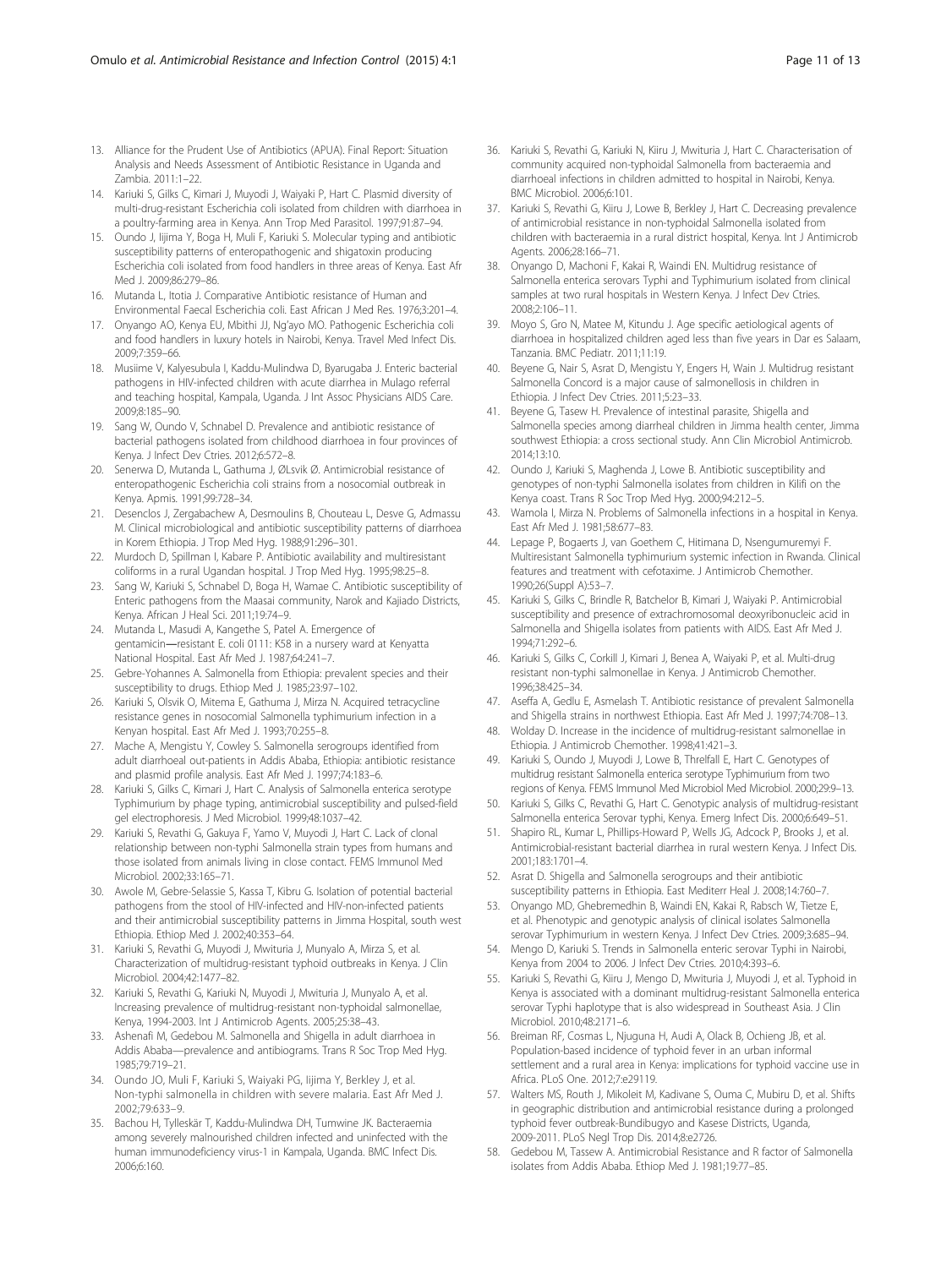- <span id="page-11-0"></span>59. Mache A, Mengistu Y, Cowley S. Shigella serogroups identified from adult diarrhoeal out-patients in Addis Ababa, Ethiopia: antibiotic resistance and plasmid profile analysis. East Afr Med J. 1997;74:179–82.
- 60. Gedebou M, Tassew A. Shigella species from Addis Ababa: frequency of isolation and in vitro drug sensitivity. J Hyg (Lond). 1982;88:47–55.
- 61. Mache A. Antibiotic resistance and sero-groups of shigella among paediatric out-patients in southwest Ethiopia. East Afr Med J. 2001;78:296–9.
- 62. Yismaw G, Abay S, Asrat D, Yifru S, Kassu A. Bacteriological profile and resistant pattern of clinical isolates from pediatric patients, Gondar University Teaching Hospital, Gondar, Northwest Ethiopia. Ethiop Med J. 2010;48:293–300.
- 63. Navia MM, Capitano L, Ruiz J, Vargas M, Urassa H, Schellemberg D, et al. Typing and characterization of mechanisms of resistance of Shigella spp. isolated from feces of children under 5 years of age from Ifakara, Tanzania. J Clin Microbiol. 1999;37:3113–7.
- 64. Gebre-Yohannes A, Limenih Y. Multiple drug resistance within Shigella serogroups. Ethiop Med J. 1980;18:7–14.
- 65. Bogaerts J, Vandepitte J, Mubiligi V, Habiyaremye I, Ghysels G. Les shigella et salmonella à Butare (Rwanda) 1974–1980. Ann Soc Belg Med Trop. 1982;62:353–9.
- 66. Gebre-Yohannes A. Changing patterns of drug resistance in Shigella flexneri serotypes (1978-82). East Afr Med J. 1984;61:600-5.
- 67. Vimont-Vicary P, Rogerie F. 3-year study of shigellosis epidemic in Rwanda, Central Africa. Problems of public health and bacteriological aspects. Med Trop (Mars). 1985;45:235–43.
- 68. Bogaerts J, Bosmans E. Shigella and Salmonella species from Kigali (Rwanda) (1976–1982). Ann Soc Belg Med Trop. 1985;65:281–92.
- 69. Habiyaremye I, Mutwewingabo A, Lemmens P, Ghysels G, Vandepitte J. Les shigella et salmonella à Butare (Rwanda) 1981–1984. Ann Soc Belg Med Trop. 1985;65:47–56.
- 70. Ott D, Rogerie F. Analytical study of an epidemic of bacillary dysentery in Rwanda. Epidemiologic and bacteriologic aspects. Med Trop (Mars). 1987;47:9–15.
- 71. Petat E, Carteron B, Reguer M, Lemmens P, Vandepitte J, Ghysels G. Shigella and Salmonella isolated in Burundi from 1980 to 1985. Bull Soc Pathol Exot Filiales. 1987;80:171–9.
- 72. Gebre-Yohannes A, Drasar B. Shigella boydii and Shigella sonnei: serotype and drug susceptibility patterns in Addis Ababa, Ethiopia (1974-85). East Afr Med J. 1988;65:121–5.
- 73. Ries AA, Wells JG, Olivola D, Ntakibiroro M, Nyandawi S, Ntibakivayo M, et al. Epidemic Shigella dysenteriae type 1 in Burundi: panresistance and implications for prevention. J Infect Dis. 1994;169:1035–41.
- 74. Iijima Y, Oundo J, Taga K, Saidi S, Honda T. Simultaneous outbreak due to Vibrio cholerae and Shigella dysenteriae in Kenya. Lancet. 1995;345:69–70.
- 75. Engels D, Madaras T, Nyandwi S, Murray J. Epidemic dysentery caused by Shigella dysenteriae type 1: a sentinel site surveillance of antimicrobial resistance patterns in Burundi. Bull World Health Organ. 1995;73:787–91.
- 76. Ndihokubwayo JB, Baribwira C, Ndayiragije A, Poste B. Antibiotic sensitivity of 299 strains of shigella isolated in Burundi. Med Trop (Mars). 1996;56:37–40.
- 77. Oundo JO, Saidi SM, Mwituria JK, Waiyaki PG. Outbreak of dysentery is Kenya due to multi-resistant polyclonal strain of Shigella dysenteriae type 1. Afr J Health Sci. 1996;3:80–3.
- 78. Kariuki S, Muthotho N, Kimari J, Waiyaki P, Hart C, Gilks CF. Molecular typing of multi-drug resistant Shigella dysenteriae type 1 by plasmid analysis and pulsed-field gel electrophoresis. Trans R Soc Trop Med Hyg. 1996;90:712–4.
- 79. Bogaerts J, Verhaegen J, Munyabikali JP, Mukantabana B, Lemmens P, Vandeven J, et al. Antimicrobial resistance and serotypes of Shigella isolates in Kigali, Rwanda (1983 to 1993): Increasing frequency of multiple resistance. Diagnostic Microbiol Infect Dis Infect Dis. 1997;28:165–71.
- 80. Aldighieri S, Kamoso P, Suermondt G, Rugimbanya P, Ngabonziza C, Kayirangwa E. The adaptation of therapeutic standards as a function of antibiotic sensitivity of strains of Shigella spp. isolated in Rwanda in 1997. Med Trop (Mars). 1997;57:412.
- 81. Legros D, Ochola D, Lwanga N, Guma G. Antibiotic sensitivity of endemic Shigella in Mbarara, Uganda. East Afr Med J. 1998;75:160–1.
- 82. Roma B, Worku S, Mariam S, Langeland N. Antimicrobial susceptibility pattern of Shigella isolates in Awassa. Ethiop J Heal Dev. 2000;14:149–54.
- 83. Brooks JT, Ochieng JB, Kumar L, Okoth G, Shapiro RL, Wells JG, et al. Surveillance for bacterial diarrhea and antimicrobial resistance in rural western Kenya, 1997-2003. Clin Infect Dis. 2006;43:393–401.
- 84. Yismaw O, Negeri C, Kassu A. A five-year antimicrobial resistance pattern observed in Shigella species isolated from stool samples in Gondar University Hospital, northwest Ethiopia. Ethiop J Heal Dev. 2006;20:194–8.
- 85. Temu M, Kaatano GM, Miyaye ND, Buhalata SN, Shushu ML, Kishamawe C, et al. Antimicrobial susceptibility of Shigella flexneri and S. dysenteriae isolated from stool specimens of patients with bloody diarrhoea in Mwansa, Tanzania. Tanzan Health Res Bull. 2007;9:186–9.
- 86. Yismaw G, Negeri C, Kassu A. A five-year antimicrobial resistance pattern of Shigella isolated from stools in the Gondar University hospital, northwest Ethiopia. Trop Doct. 2008;38:43–5.
- 87. Huruy K, Kassu A, Mulu A, Gebretsadik S, Andargie G, Tadasse T, et al. High level of antimicrobial resistance in Shigella species isolated from diarrhoeal patients in University of Gondar Teaching Hospital, Gondar, Ethiopia. Pharmacologyonline. 2008;2:328–40.
- 88. Tiruneh M. Serodiversity and antimicrobial resistance pattern of Shigella isolates at Gondar University teaching hospital, Northwest Ethiopia. Jpn J Infect Dis. 2009;62:93–7.
- Debas G, Kibret M, Biadglegne F, Abera B. Prevalence and antimicrobial susceptibility patterns of shigella species at Felege Hiwot Referral Hospital, Northwest Ethiopia. Ethiop Med J. 2011;49:249–56.
- 90. Njuguna HN, Cosmas L, Williamson J, Nyachieo D, Olack B, Ochieng JB, et al. Use of population-based surveillance to define the high incidence of shigellosis in an urban slum in Nairobi, Kenya. PLoS One. 2013;8:e58437.
- 91. Bosmans E, Engelen A, Van Ourti C, Vandepitte J, Ghysels G. Shigella and Salmonella in Kigali (Rwanda). Ann Soc Belg Med Trop (1920). 1977;57:29–38.
- 92. Colaert J, Dyck EV, Ursi J, Piot P. Antimicrobial susceptibility of vibrio cholera from Zaire and Rwanda. Lancet. 1979;2:849.
- 93. Mhalu F, Mmari P, Ijumba J. Rapid emergence of El Tor vibrio cholera resistant to antimicrobial agents during first six months of fourth cholera epidemic in Tanzania. Lancet. 1979;1:345–7.
- 94. Towner KJ, Pearson NJ, Mhalu FS, O'Grady F. Resistance to antimicrobial agents of Vibrio cholerae El Tor strains isolated during the fourth cholera epidemic in the United Republic of Tanzania. Bull World Health Organ. 1980;58:747–51.
- 95. De Pina JJ, Rault JP, Boutin JP, Niel L, Dodin A, Martet G. Epidemiologic and prophylactic deductions in the bacteriologic studies of strains of Vibrio cholerae (O:1) isolated in Rwanda. Med Trop (Mars). 1994;54:277.
- Cavallo J, Niel L, Talarmin A, Dubrous P. Antibiotic sensitivity to epidemic strains of Vibrio cholerae and Shigella dysenteriae 1 isolated in Rwandan refugee camps in Zaire. Med Trop (Mars). 1995;55:351–3.
- 97. Aldighieri S, Suermondt G, Toulemonde S, Rugimbanya P, Ngabonziza C, Kayirangwa E. Indole non-production and antibiotic multiresistance of Vibrio cholerae 0:1 in Rwanda. Med Trop (Mars). 1997;57:309–10.
- 98. Ndihokubwayo JB, Kinigi J, Gahimbare L. Bacteriological particularities of Vibrio cholerae serotype Ogawa, biotype El Tor isolated in Burundi. Med Trop (Mars). 2000;60:204.
- 99. Urassa WK, Mhando YB, Mhalu FS, Mjonga SJ. Antimicrobial susceptibility pattern of Vibrio cholerae 01 strains during two cholera outbreaks in Dar Es Salaam, Tanzania. East Afr Med J. 2000;77:350–3.
- 100. Scrascia M, Pugliese N, Maimone F, Mohamud KA, Ali IA, Grimont PA, et al. Cholera in Ethiopia in the 1990 s: epidemiologic patterns, clonal analysis, and antimicrobial resistance. Int J Med Microbiol. 2009;299:367–72.
- 101. Abera B, Bezabih B, Dessie A. Antimicrobial suceptibility of V. cholerae in north west, Ethiopia. Ethiop Med J. 2010;48:23–8.
- 102. Kariuki D. Incidence of drug resistance in Escherichia coli isolated from scouring calves. Bull Epizoot Dis Africa. 1974;22:115–8.
- 103. Bebora LC, Yamamoto H, Sang WK, Oundo JO, Khamala J, Mwangudza A, et al. Plasmid profiles of E. coli, Salmonella and shigella organisms isolated in Kenya. East Afr Med J. 1994;71:619–23.
- 104. Ombui JN, Macharia JK, Nduhiu G. Frequency of antimicrobial resistance and plasmid profiles of Escherichia coli strains isolated from milk. East Afr Med J. 1995;72:228–30.
- 105. Gakuya FM, Kyule MN, Gathura PB, Kariuki S. Antimicrobial Susceptibility and Plasmids from Escherichia coli Isolated from Rats. East Afr Med J. 2001;78:518–22.
- 106. Gakuya FM, Kyule MN, Gathura PB, Kariuki S. Antimicrobial Resistance of Bacterial Organisms Isolated from Rats. East Afr Med J. 2001;78:646–9.
- 107. Kikuvi GM, Ole-Mapenay IM, Mitema ES, Ombui JN. Antimicrobial resistance in Escherichia coli isolates from faeces and carcass samples of slaughter cattle, swine and chickens in Kenya. Isr J Vet Med. 2006;61:82–8.
- 108. Mapenay IM, Kikuvi GM, Mitema ES, Ombui JN. Antibiotic resistance of Escherichia coli isolated from healthy food animals in Kenya. Kenya Vet. 2007;30:22–6.